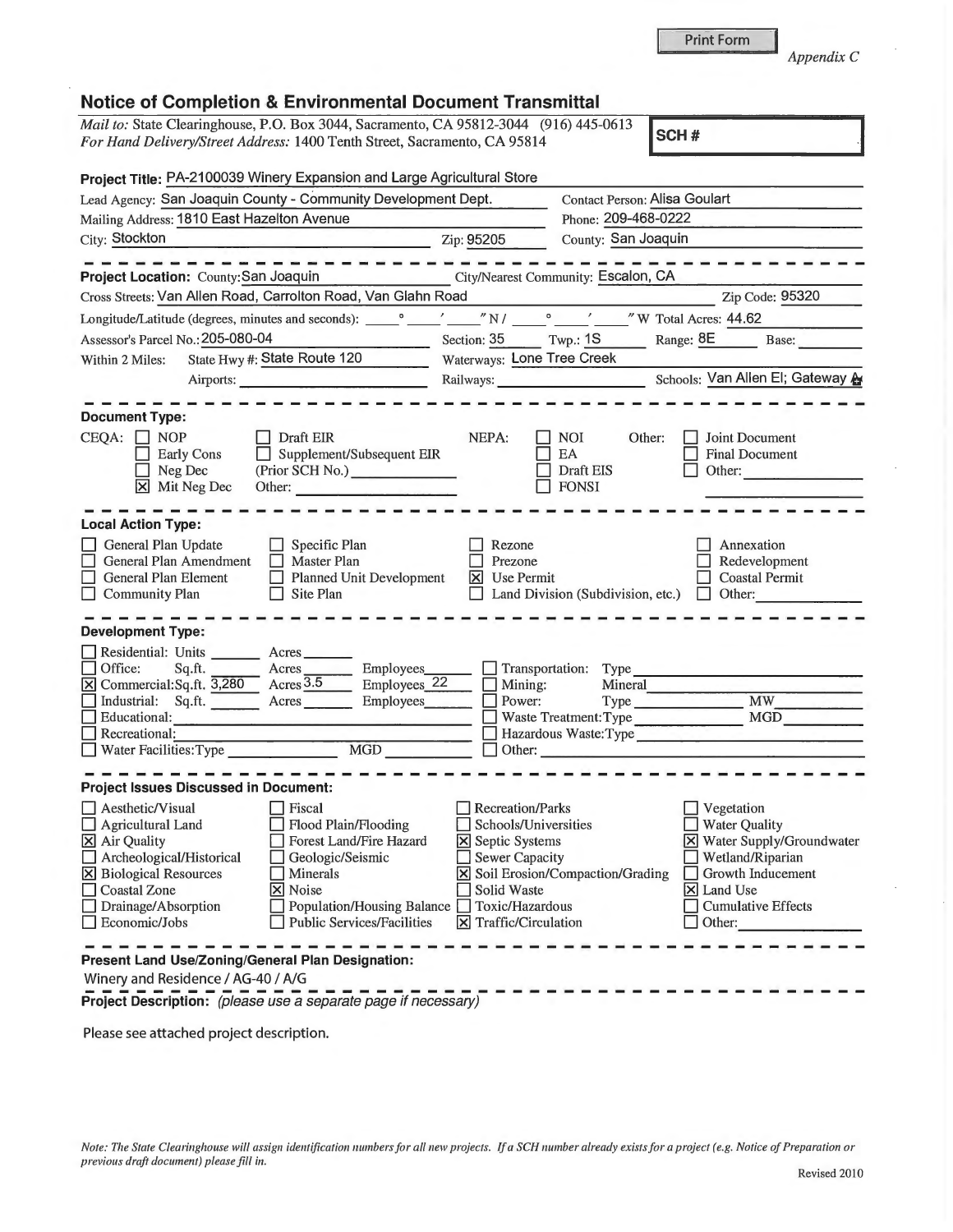## **Reviewing Agencies Checklist**

| Lead Agencies may recommend State Clearinghouse distribution by marking agencies below with and "X".<br>If you have already sent your document to the agency please denote that with an "S".                                   |                                                     |  |
|--------------------------------------------------------------------------------------------------------------------------------------------------------------------------------------------------------------------------------|-----------------------------------------------------|--|
| Air Resources Board                                                                                                                                                                                                            | Office of Historic Preservation                     |  |
| Boating & Waterways, Department of                                                                                                                                                                                             | Office of Public School Construction                |  |
| California Emergency Management Agency                                                                                                                                                                                         | Parks & Recreation, Department of                   |  |
| California Highway Patrol                                                                                                                                                                                                      | Pesticide Regulation, Department of                 |  |
| $\propto$<br>Caltrans District #10                                                                                                                                                                                             | <b>Public Utilities Commission</b>                  |  |
| Caltrans Division of Aeronautics                                                                                                                                                                                               | $\times$<br>Regional WQCB #CV                       |  |
| <b>Caltrans Planning</b>                                                                                                                                                                                                       | Resources Agency                                    |  |
| Central Valley Flood Protection Board<br>$\mathbb{R}$                                                                                                                                                                          | Resources Recycling and Recovery, Department of     |  |
| $\overline{\phantom{a}}$<br>Coachella Valley Mtns. Conservancy                                                                                                                                                                 | S.F. Bay Conservation & Development Comm.           |  |
| <b>Coastal Commission</b>                                                                                                                                                                                                      | San Gabriel & Lower L.A. Rivers & Mtns. Conservancy |  |
| Colorado River Board<br>$\overline{\phantom{a}}$                                                                                                                                                                               | San Joaquin River Conservancy                       |  |
| Conservation, Department of<br>$\mathcal{L}$                                                                                                                                                                                   | Santa Monica Mtns. Conservancy                      |  |
| Corrections, Department of                                                                                                                                                                                                     | <b>State Lands Commission</b>                       |  |
| Delta Protection Commission                                                                                                                                                                                                    | <b>SWRCB: Clean Water Grants</b>                    |  |
| Education, Department of                                                                                                                                                                                                       | <b>SWRCB: Water Quality</b>                         |  |
| <b>Energy Commission</b>                                                                                                                                                                                                       | <b>SWRCB: Water Rights</b>                          |  |
| Fish & Game Region $#2$<br>$\chi$                                                                                                                                                                                              | Tahoe Regional Planning Agency                      |  |
| Food & Agriculture, Department of                                                                                                                                                                                              | Toxic Substances Control, Department of             |  |
| Forestry and Fire Protection, Department of                                                                                                                                                                                    | Water Resources, Department of                      |  |
| General Services, Department of                                                                                                                                                                                                |                                                     |  |
| Health Services, Department of                                                                                                                                                                                                 |                                                     |  |
| Housing & Community Development                                                                                                                                                                                                | Other:                                              |  |
| Native American Heritage Commission                                                                                                                                                                                            |                                                     |  |
| Local Public Review Period (to be filled in by lead agency)<br>$2 - 24 - 22$<br><b>Starting Date</b>                                                                                                                           | $\frac{1}{\sqrt{2}}$ Ending Date 3-25-22            |  |
| Lead Agency (Complete if applicable):                                                                                                                                                                                          |                                                     |  |
| Applicant: Paul Franzia                                                                                                                                                                                                        |                                                     |  |
|                                                                                                                                                                                                                                | Address: 20679 State Route 120                      |  |
|                                                                                                                                                                                                                                | City/State/Zip: Escalon, CA 95320                   |  |
| Contact:                                                                                                                                                                                                                       | Phone: 209-595-8348                                 |  |
| Phone: The contract of the contract of the contract of the contract of the contract of the contract of the contract of the contract of the contract of the contract of the contract of the contract of the contract of the con |                                                     |  |
| <b>Signature of Lead Agency Representative:</b>                                                                                                                                                                                | Date: $\frac{1}{2}$                                 |  |

Authority cited: Section 21083, Public Resources Code. Reference: Section 21161, Public Resources Code.